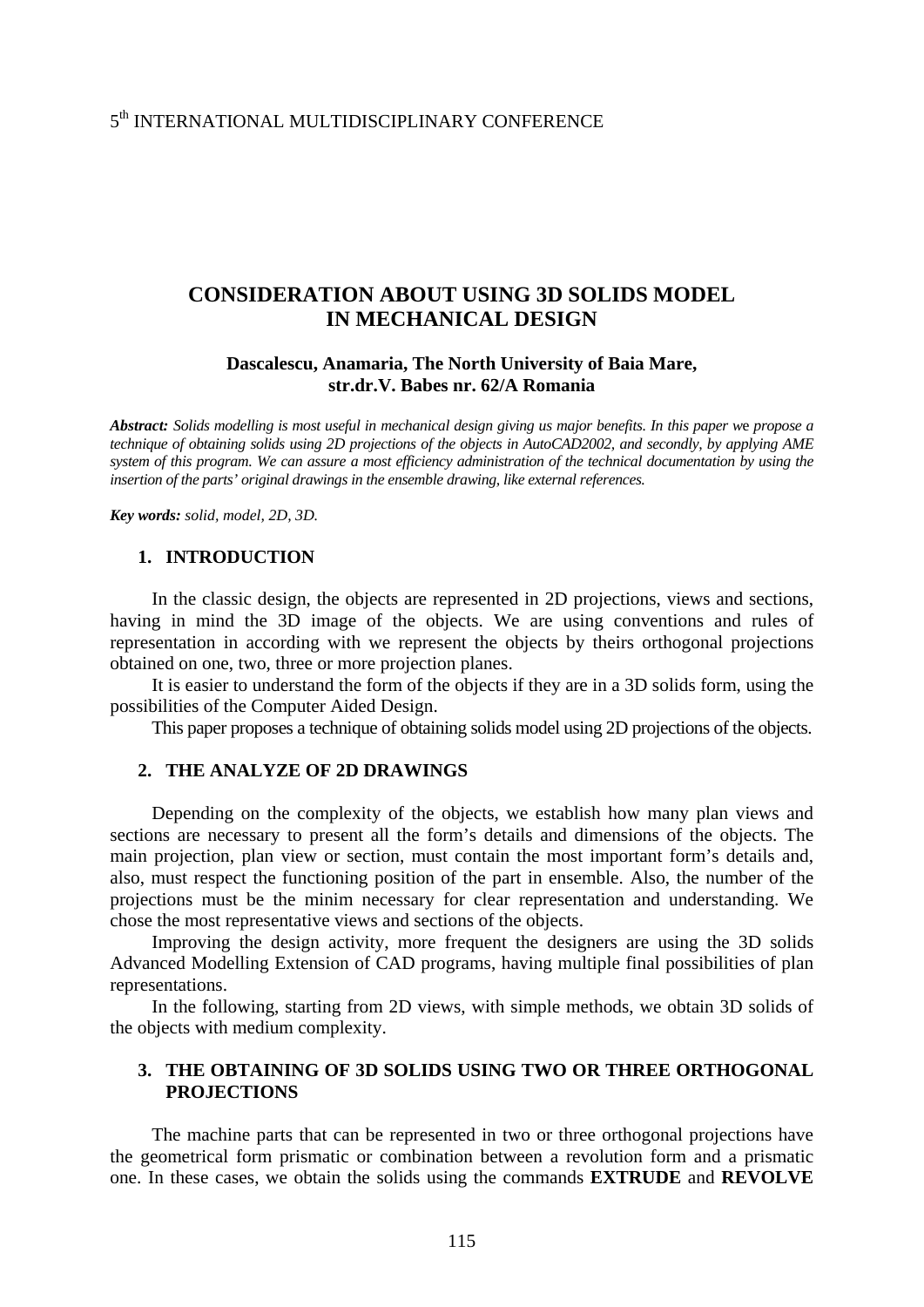(of AutoCAD2002 utilitarian program) applied on two directions, figures 1, 2, 3 and 4. The solids form are completed after we are using Boolean operators, such as: **UNION**, **INTERSECT** and **SUBTRACT** applied on primitives: Cylinders, Cone, Boxes, Wedge, Torus, Sphere. Also, we can use the editing commands **CHAMFER** and **FILLET** to generate the final geometrical parts' form.

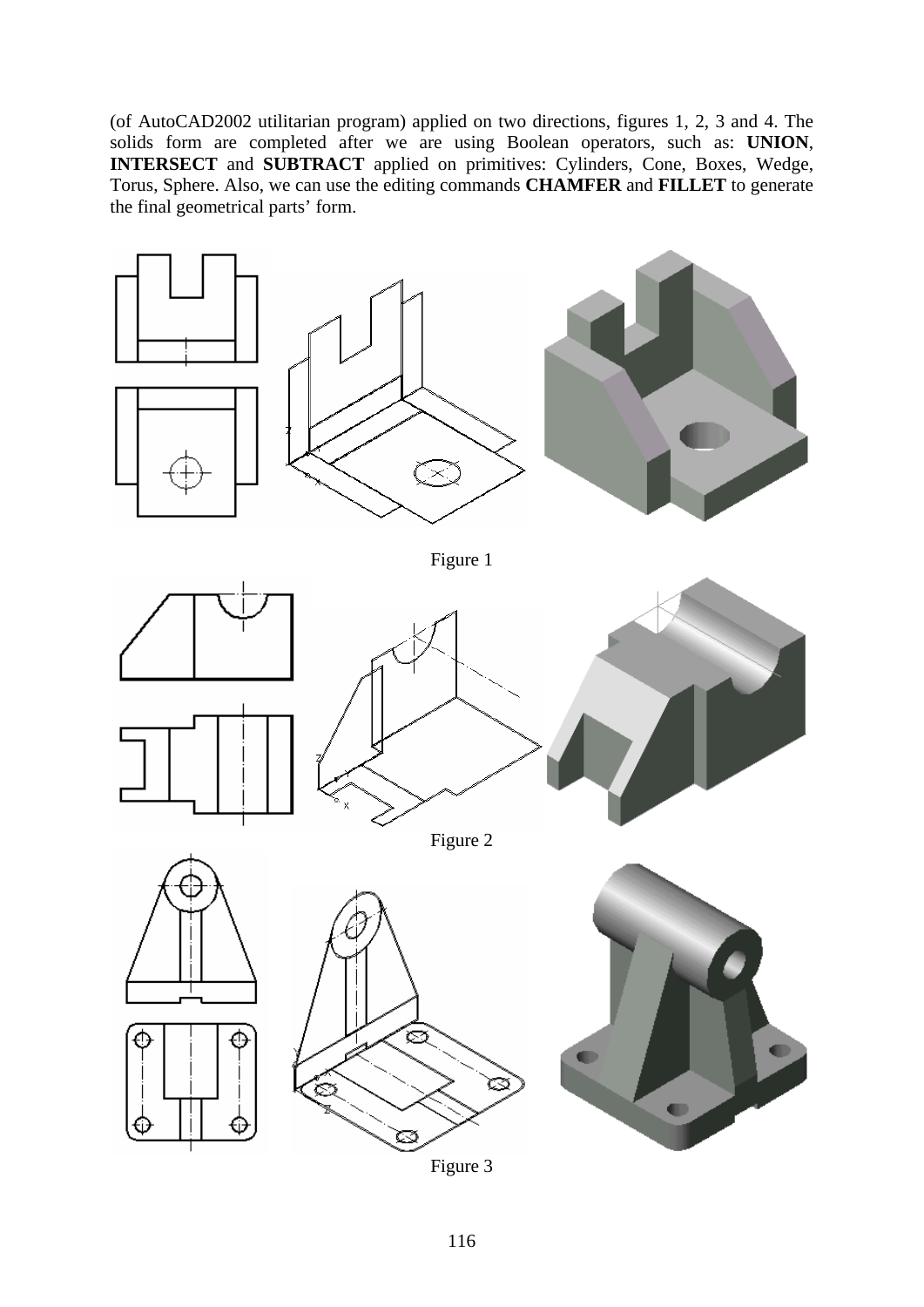

Figure 4

## **4. THE OBTAINING OF 3D SOLIDS USING ADVANCED MODELING EXTENSION OF AutoCAD 2002**

In the construction of the solids, the geometry of the objects are obtained as a collection of primitive solids, organized as a tree whose nodes correspond to the Boolean operators that perform union, intersection and differences on volumes.

Using a solids model, we can calculate mass properties such as: weight, centre of gravity, moments of inertia. One of the best aspects of solid modelling is that we build a solid model in much the same way we would actually manufacture it.

Solid modelling is must useful in mechanical design because gives major benefits:

- it makes must easier to create a design and check it with other parts for fit and for functioning;
- it makes to create drawings for complex part, can resolve complex intersections and penetration;
- solids can quickly demonstrate conflicts and interference between components;
- when the solid model is ready, we can create the 2D drawings using the facilities of the commands: **SOLVIEW and SOLDRAW;**
- the 2D drawings can receive associative dimensions.

After we obtain de 3D solid models of the parts, figure 5, we can obtain the ensemble, figure 6, defining the original drawings of the parts to be **external references**, and, using insertion point, we obtain the ensemble drawing. Now on, we assure that all the modifications made on the original drawings of the parts, will be also relived in the final ensemble drawing.

## **5. CONCLUSION**

With solids model we can resolve complex intersections and penetrations, so we can quickly track down the conflicts and interference between components, clarify the effects of mass, mass centre location, solid's inertia moments, skirt length, skirt geometry and eccentricity. Also, we can use solids model to transfer the results to 2D solids' drawings.